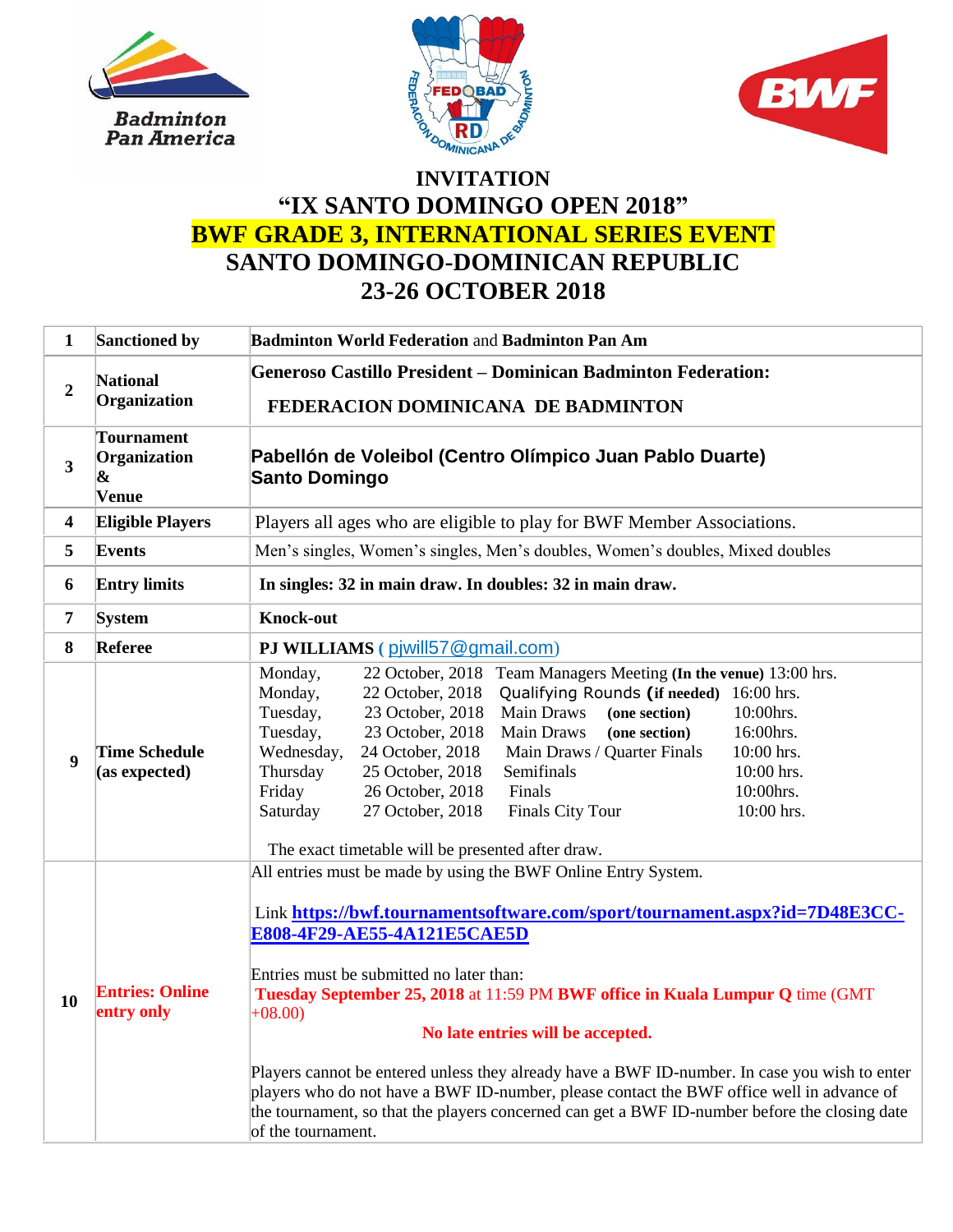

Badminton<br>Pan America

 $\top$ 





| 11 | <b>Entry closing date</b>                                | <b>Tuesday: September 25, 2018</b>                                                                                                                                                                                                                                                                                                                                                                                                                                                                                                                                                                                                |                            |                  |                      |                      |  |
|----|----------------------------------------------------------|-----------------------------------------------------------------------------------------------------------------------------------------------------------------------------------------------------------------------------------------------------------------------------------------------------------------------------------------------------------------------------------------------------------------------------------------------------------------------------------------------------------------------------------------------------------------------------------------------------------------------------------|----------------------------|------------------|----------------------|----------------------|--|
| 12 | M&Q world<br><b>Ranking Report</b>                       | <b>Thursday: September 27, 2018</b>                                                                                                                                                                                                                                                                                                                                                                                                                                                                                                                                                                                               |                            |                  |                      |                      |  |
| 13 | M&Q Publish on<br><b>BPAC</b> web site                   |                                                                                                                                                                                                                                                                                                                                                                                                                                                                                                                                                                                                                                   | Friday: September 28, 2018 |                  |                      |                      |  |
| 14 | <b>Ranking for</b><br><b>Seeding Main</b><br><b>Draw</b> | <b>Thursday: October 04, 2018</b>                                                                                                                                                                                                                                                                                                                                                                                                                                                                                                                                                                                                 |                            |                  |                      |                      |  |
| 15 | <b>Seeding</b>                                           |                                                                                                                                                                                                                                                                                                                                                                                                                                                                                                                                                                                                                                   | Friday: October 5, 2018    |                  |                      |                      |  |
| 16 | <b>Draw</b>                                              | <b>Tuesday: October 9, 2018</b>                                                                                                                                                                                                                                                                                                                                                                                                                                                                                                                                                                                                   |                            |                  |                      |                      |  |
| 17 | <b>Entry fees</b>                                        | Entry fee: US\$100.00 per player with hotel reservation is done through the<br><b>Organizing Committee.</b><br>US\$170.00 per player if hotel reservation is done outside the Organizing<br><b>Committee.</b><br>Paid in cash before beginning of tournament.<br>If entry fees are not paid according to the regulations, the players concerned are not<br>allowed to play. The member association that enters a player into a circuit tournament is<br>responsible for paying the entry fees for that player.                                                                                                                    |                            |                  |                      |                      |  |
| 18 | <b>Price Money</b>                                       | <b>Price Money Distribution</b><br><b>USD\$ 10,000</b>                                                                                                                                                                                                                                                                                                                                                                                                                                                                                                                                                                            |                            |                  |                      |                      |  |
|    |                                                          | <b>Event</b>                                                                                                                                                                                                                                                                                                                                                                                                                                                                                                                                                                                                                      | Winner                     | <b>Runner-up</b> | <b>Semi-Finalist</b> | <b>Semi-Finalist</b> |  |
|    |                                                          | <b>MS</b>                                                                                                                                                                                                                                                                                                                                                                                                                                                                                                                                                                                                                         | \$900                      | \$424            | \$200                | \$200                |  |
|    |                                                          | <b>WS</b>                                                                                                                                                                                                                                                                                                                                                                                                                                                                                                                                                                                                                         | \$900                      | \$424            | \$200                | \$200                |  |
|    |                                                          | <b>MD</b>                                                                                                                                                                                                                                                                                                                                                                                                                                                                                                                                                                                                                         | \$1200                     | \$504            | \$240                | \$240                |  |
|    |                                                          | <b>WD</b>                                                                                                                                                                                                                                                                                                                                                                                                                                                                                                                                                                                                                         | \$1200                     | \$504            | \$240                | \$240                |  |
|    |                                                          | <b>XD</b>                                                                                                                                                                                                                                                                                                                                                                                                                                                                                                                                                                                                                         | \$1200                     | \$504            | \$240                | \$240                |  |
| 19 | <b>Players Uniforms</b>                                  | 15.1 For all tournaments included on Badminton Pan Am Circuit, the player's name on<br>the back of the shirts in mandatory and the name of the country is recommended and<br>must be in accordance with the following specific literals of the Part III Section 1A GCR:<br>. Lit. 22,1<br>. From 22.2 to 22.2.5<br>15.1 Advertising on clothing and color of clothing shall be regulated by BWF General<br>Competition Regulations 19 to 23.<br>15.2 It is mandatory that for all tournament who are part of the Continental Circuit all<br>players wear significant different colors for Quarter-finals, Semi-finals and finals. |                            |                  |                      |                      |  |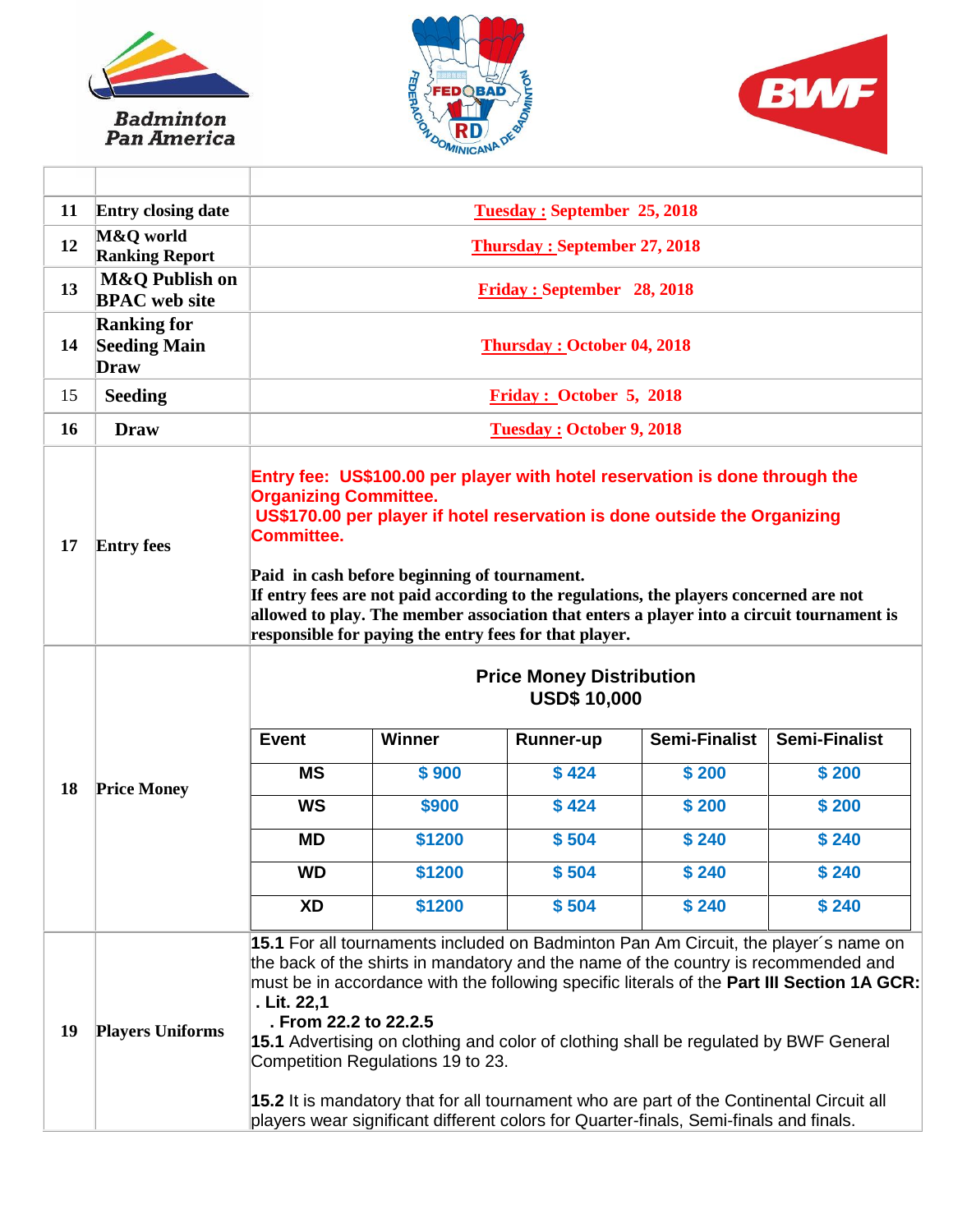

## *Badminton<br>Pan America*





| 20 | <b>Shuttles</b>           | <b>YONEX AS</b>                                                                                                                                                                                                                                                                                                                                                                                                                                                                                                                                         |
|----|---------------------------|---------------------------------------------------------------------------------------------------------------------------------------------------------------------------------------------------------------------------------------------------------------------------------------------------------------------------------------------------------------------------------------------------------------------------------------------------------------------------------------------------------------------------------------------------------|
| 21 | Courts                    | <b>4 court mats</b>                                                                                                                                                                                                                                                                                                                                                                                                                                                                                                                                     |
| 22 | <b>Conditions</b>         | The draw will be conducted under the BWF General Competition Regulations.                                                                                                                                                                                                                                                                                                                                                                                                                                                                               |
| 23 | Withdrawals               | Please ensure that the organizer will be informed immediately when a player has to withdraw,<br>together with the reason.<br>Attention: Any withdrawal after the Sunday immediately preceding the draw, for any reason<br>whatsoever, renders the Member Association concerned liable to an amount of<br>\$150.00 for the inconvenience caused by the withdrawal (as defined in BWF General<br>Competition Regulations).<br>Withdrawal without penalty: Monday October 08, 2018 at 11:59 PM BWF office in Kuala<br><b>Lumpur Q</b> time $(GMT + 08.00)$ |
| 24 | Visa                      | Important for all players who need visa for Dominican Republic. Please request immediately from<br>Federación Dominicana de Badminton an official <b>INVITATION LETTER</b> and apply as soon as<br>possible. (e-mail: DOMINICAN REP Generoso Castillo" <gcastillofedobad@gmail.com)< td=""></gcastillofedobad@gmail.com)<>                                                                                                                                                                                                                              |
| 25 | <b>Transportation</b>     | Dominican Badminton Federation will give free transportation from the airport to the official<br>Hotel, and the venue (Daily) <b>Only if the hotel reservation is done through the Organizing</b><br><b>Committee. You should aim to arrive at Las Americas International Airport</b><br>PS.<br>Charge for transportation of delegation members not staying at the official hotel will be<br>US\$ 70.00 per person.                                                                                                                                     |
| 26 | <b>Accommodation</b>      | <b>TOURNAMENT OFFICIAL HOTEL</b><br><b>Courtyard Mariott Santo Domingo Hotel (Beakfast included)</b><br>Single Occupancy $-$ US\$ 102.00 per person per night<br>Double Occupancy - US\$ 56.00 per person per night<br>Triple Occupancy - US\$ 49.00 per person per night<br>Quad Occupancy - US\$ 39.00 per person per night<br><b>Olympic Village</b> (Community Lodging of the National Olympic Committee)<br>Double, Triple, Quadruple, up to (Teams 12pers, 24pers) Occupancy<br>US\$ 40.00 per person per night (with Three Meals included)       |
| 27 | <b>Bank Transfer Info</b> | For Hosting request please contact:<br>Linabel Cordones santodomingoopen@gmail.com<br>Tel. 809-9067569, 809-8461299, 8496326642 (Whats App)<br><b>GENECA EMPRESARIAL (TRAVEL AND HOSTING AGENCY)</b><br><b>Beneficiary Bank</b><br>Banco de Reservas de la República Dominicana<br><b>Swift BRRDDOSD</b><br><b>Account Number: 2400074270</b><br>Nombre del Beneficiario: GENECA EMPRESARIAL y ASOCIADOS, EIRL<br>Dirección Banco: Av. Winston Churchill esq. Porfirio Herrera, Piantini Santo Domingo, Rep.                                            |